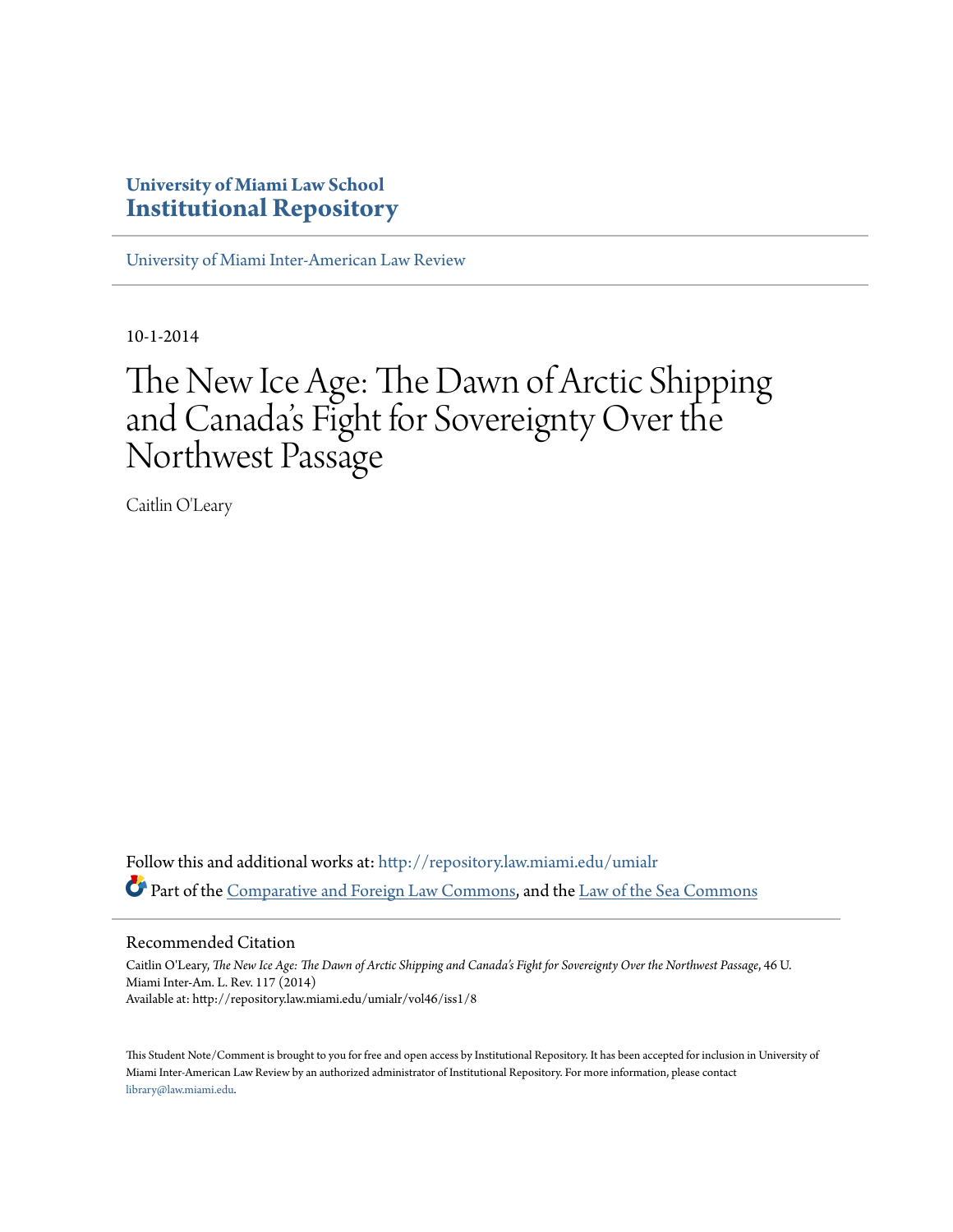117

# **The New Ice Age: The Dawn of Arctic Shipping and Canada's Fight for Sovereignty Over the Northwest Passage**

Caitlin O'Leary\*

*"Westward from the Davis Strait 'tis there 'twas said to lie The sea route to the Orient for which so many died; Seeking gold and glory, leaving weathered, broken bones And a long-forgotten lonely cairn of stones."*<sup>1</sup>

# TABLE OF CONTENTS

|     |                                                 | 117 |             |
|-----|-------------------------------------------------|-----|-------------|
| Н.  | CANADA'S CLAIM TO THE NORTHWEST PASSAGE         | 119 | $\mathbf R$ |
| Ш.  |                                                 | 120 | R           |
|     | a. The United Nations Convention on the Law and |     |             |
|     |                                                 | 120 | R           |
|     |                                                 | 123 | $\bf{R}$    |
|     | c. 1988 Cooperation Agreement                   | 124 | $\bf{R}$    |
| IV. | RUSSIA'S ARCTIC EXAMPLE                         | 125 | $\mathbf R$ |
|     | V. WHY CANADA NEEDS TO TAKE CONTROL             | 127 | R           |
|     | a. Benefits of Arctic Shipping                  | 127 | R           |
|     | b. Environmental Risks                          | 128 | $\bf{R}$    |
|     | c. Voice for Canadian Aboriginals               | 129 | R           |
|     | VI. CANADIAN GOVERNANCE OVER THE NORTHWEST      |     |             |
|     |                                                 | 130 | R           |
|     | VII. CANADA'S OPTIONS FOR CONTROL               | 131 | R           |
|     | a. Canadian-American Arctic Cooperation         | 131 | $\bf{R}$    |
|     |                                                 | 133 | R           |
|     |                                                 |     |             |

# I. INTRODUCTION

For centuries, explorers have sought an Arctic shipping route connecting the Atlantic and Pacific oceans.<sup>2</sup> An Arctic sea route

<sup>\*</sup> Caitlin O'Leary, Juris Doctor Candidate, May 2015, University of Miami School of Law; B.A. 2012, Villanova University.

<sup>1.</sup> STAN ROGERS, *Northwest Passage*, *on* NORTHWEST PASSAGE (Fogarty's Cove Music 1981).

<sup>2.</sup> Kate Dailey, *Franklin Expedition: Will we ever know what happened?*, BBC NEWS (Sept. 8, 2011, 7:44 PM), http://www.bbc.com/news/magazine-14847091 (detailing British explorer Sir John Franklin's 1845 expedition to find the Northwest Passage that resulted in his and his 128 crewmen's deaths).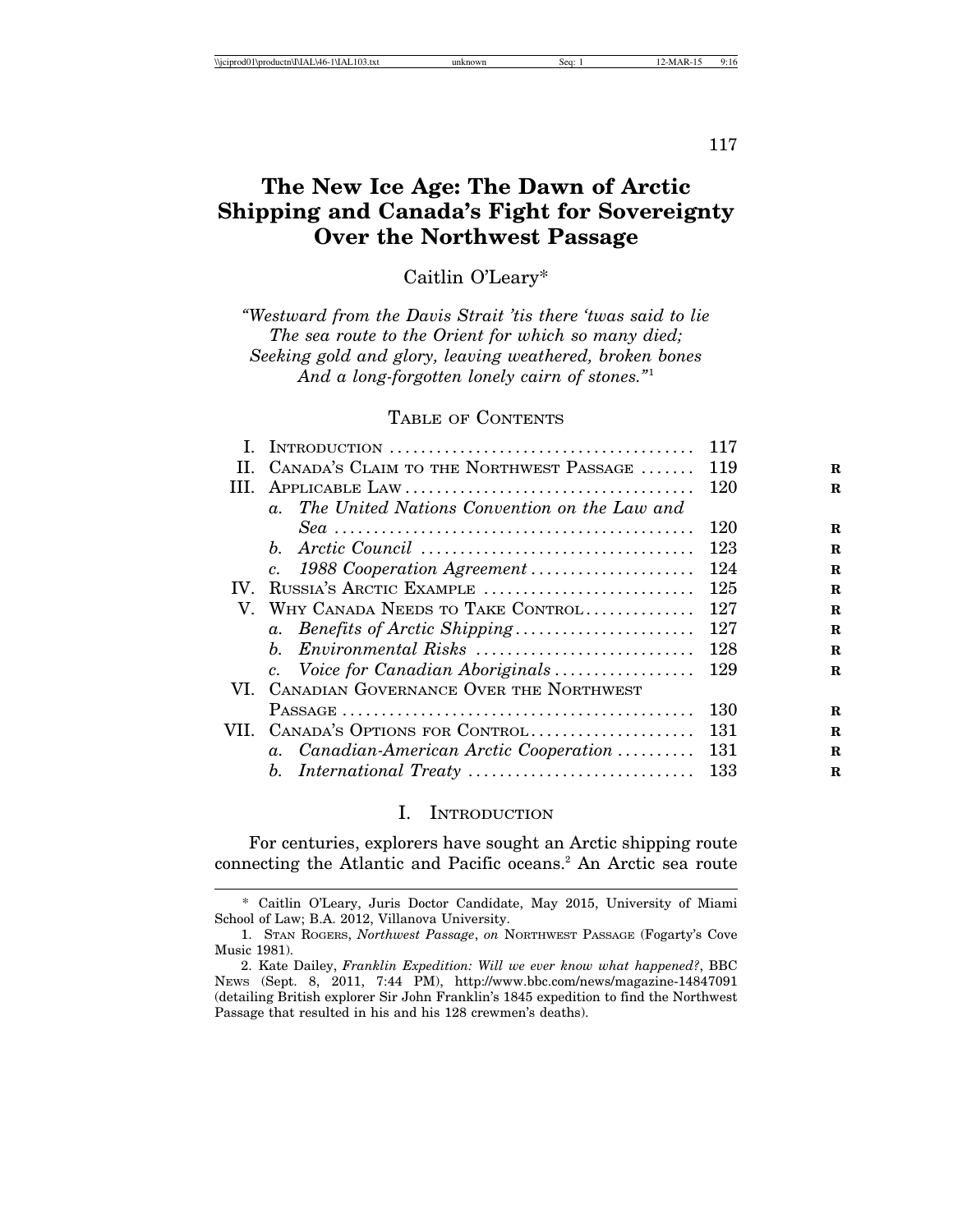joining the world's great oceans would facilitate faster travel and more efficient shipping between Europe and North America. One of the most popular of the proposed passages is the Northwest Passage. The Northwest Passage connects the Atlantic and Pacific oceans along the northern coast of North America through the Canadian Arctic Archipelago.<sup>3</sup> Five possible routes exist through this waterway that is sandwiched between the Davis Strait and Baffin Bay in the east and the Bering Strait in the west.<sup>4</sup> The first full transit of the Northwest Passage occurred over a three-year journey from 1903-1906 by Norwegian explorer Roald Amundsen.<sup>5</sup> Amundsen's excursion showed the promise of a navigable Arctic shipping route stuck in the confines of the harsh climate. Changes in climate throughout the 21st century, along with technological advances, have allowed the main barrier of Arctic shipping—ice to disappear, leaving a sea route ripe for future commercial shipping.<sup>6</sup>

On September 27, 2013, the historic first shipping voyage across the Northwest Passage occurred.7 A Danish bulk cargo ship, the MV Nordic Orion, made its way through the Northwest Passage using it as a transit lane while carrying 73,500 tons of coal from Vancouver, Canada to Finland.<sup>8</sup> This route allowed the ship to save time, fuel and carbon dioxide emissions.<sup>9</sup> By traveling though the Northwest Passage instead of the Panama Canal, the MV Nordic Orion took 1,000 nautical miles off of its route and carried 25% more cargo because it is not held to the disbursement restrictions in the canal.10 The projections for fuel savings alone are estimated around \$80,000.00.11 The MV Nordic Orion's trip produced savings in almost every area imaginable.

The transit of the MV Nordic Orion marks an important place in maritime history. Arctic shipping is now a reality. The advent

<sup>3.</sup> ARCTIC COUNCIL, ARCTIC MARINE SHIPPING ASSESSMENT 2009 REPORT 20 (2009), *available at* http://www.arctic.noaa.gov/detect/documents/AMSA\_2009\_Report \_2nd\_print.pdf.

<sup>4.</sup> MATTHEW CARNAGHAN ET AL., CANADIAN ARCTIC SOVEREIGNTY (2006), *available at* http://www.parl.gc.ca/Content/LOP/researchpublications/prb0561-e.htm.

<sup>5.</sup> *See supra* note 3.

<sup>6.</sup> *Id*. at 2.

<sup>7.</sup> Press Release, Nordic Bulk Carriers A/S, Historic Sea Route Opens Through Canadian Arctic Waters (Sept. 19, 2013), *available at* http://www.nordicbulkcarriers .com/nwp-project.

<sup>8.</sup> *Id.*

<sup>9.</sup> *Id*.

<sup>10.</sup> *Id*.

<sup>11.</sup> *Id*.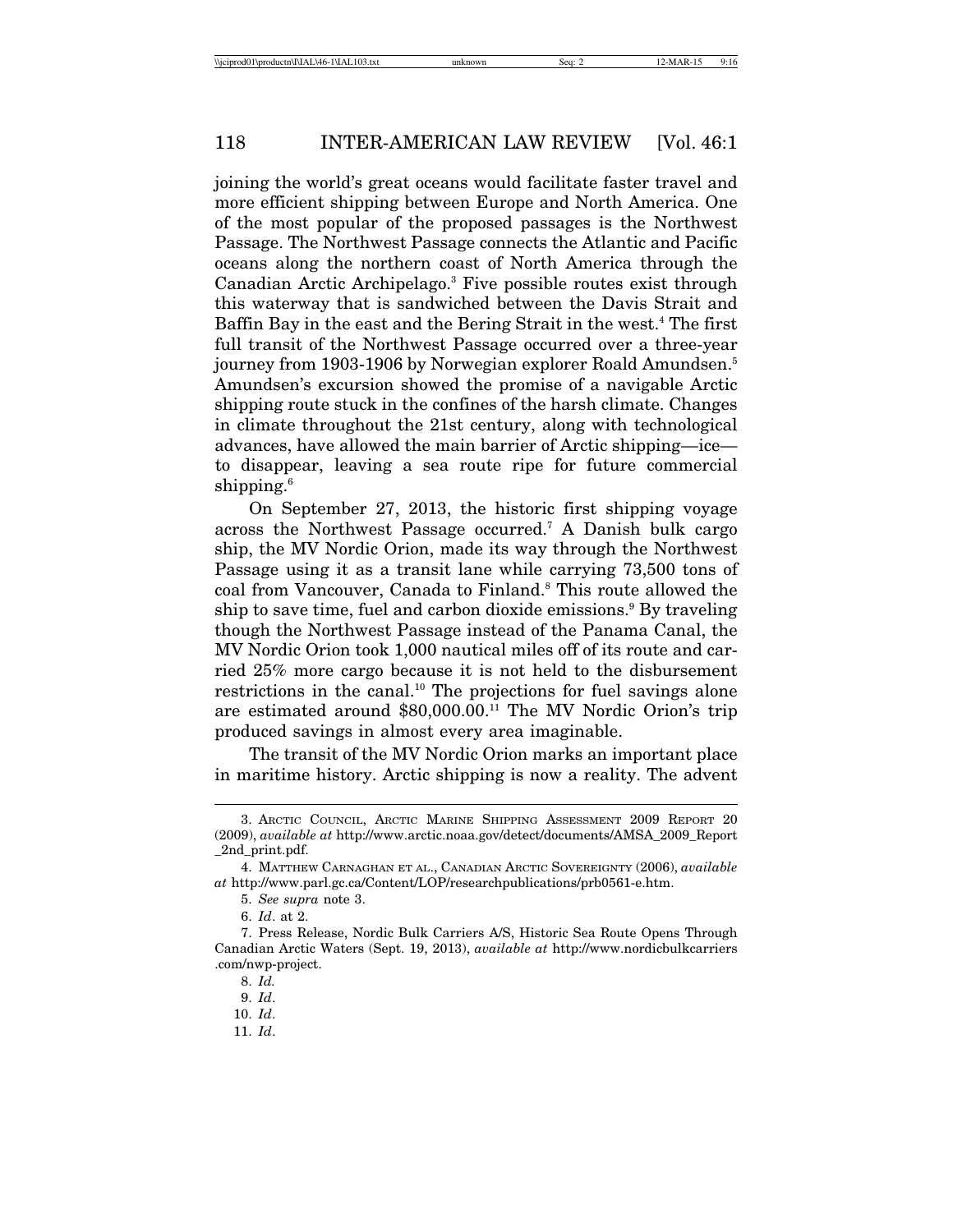of Arctic shipping could usher in a new era of trade. However, despite the potential economic benefits of Arctic shipping, there are many uncertainties that follow. The Northwest Passage is situated in the Arctic water above Canada.<sup>12</sup> Canada claims the Northwest Passage as internal Canadian water.13 The United States, however, views the Northwest Passage as international water and contends that freedom of the sea applies. Before the MV Nordic's voyage, there were no real consequences to the opposing views of the allied nations. Now that Arctic shipping is coming to fruition, alliances may soon be tested, raising important concerns for national sovereignty, international relations, and the fragile Arctic ecosystem.

This note will analyze the Canada's legal ownership of the Northwest Passage, the current law governing the Arctic, other nation's Arctic claims, and what Canada should do to secure the Northwest Passage under international law.

# II. CANADA'S CLAIM TO THE NORTHWEST PASSAGE

Throughout much of Canada's history, its northernmost border was not challenged. Canada has long used rhetoric describing parts of the Arctic as an extension of Canada, but historically there has been no development or presence securing the claim.<sup>14</sup> In 1949, Canada's ambassador to the United States, Lester Pearson, defined the Canadian Arctic as "not only Canada's northern mainland, but the islands and the frozen sea north of the mainland between the meridians of its east and west boundaries, extended to the North Pole."15 This early Arctic claim was an assertion of jurisdiction over the islands, and it is not clear if Canada intended for it to extend to water in the region.<sup>16</sup>

However, when the supertanker *Manhattan* bearing the United States' flag attempted to cross part of the Northwest Passage in 1969, Canada clearly asserted its position as owner of the Arctic waterway.17 Canada formally declared the Northwest Passage as its own territory and passed anti-pollution legislation over the Arctic waters as a way to assert its control.18 Since then,

<sup>12.</sup> *See generally* Andrea Charron, *The Northwest Passage in Context* 41, CANADIAN MILITARY JOURNAL, (Winter 2005-2006).

<sup>13.</sup> *Id.* at 42.

<sup>14.</sup> *Id*. at 41.

<sup>15.</sup> *Id*. at 42.

<sup>16.</sup> *Id*.

<sup>17.</sup> *Id*. at 43.

<sup>18.</sup> *See* Charron, *supra* note 12.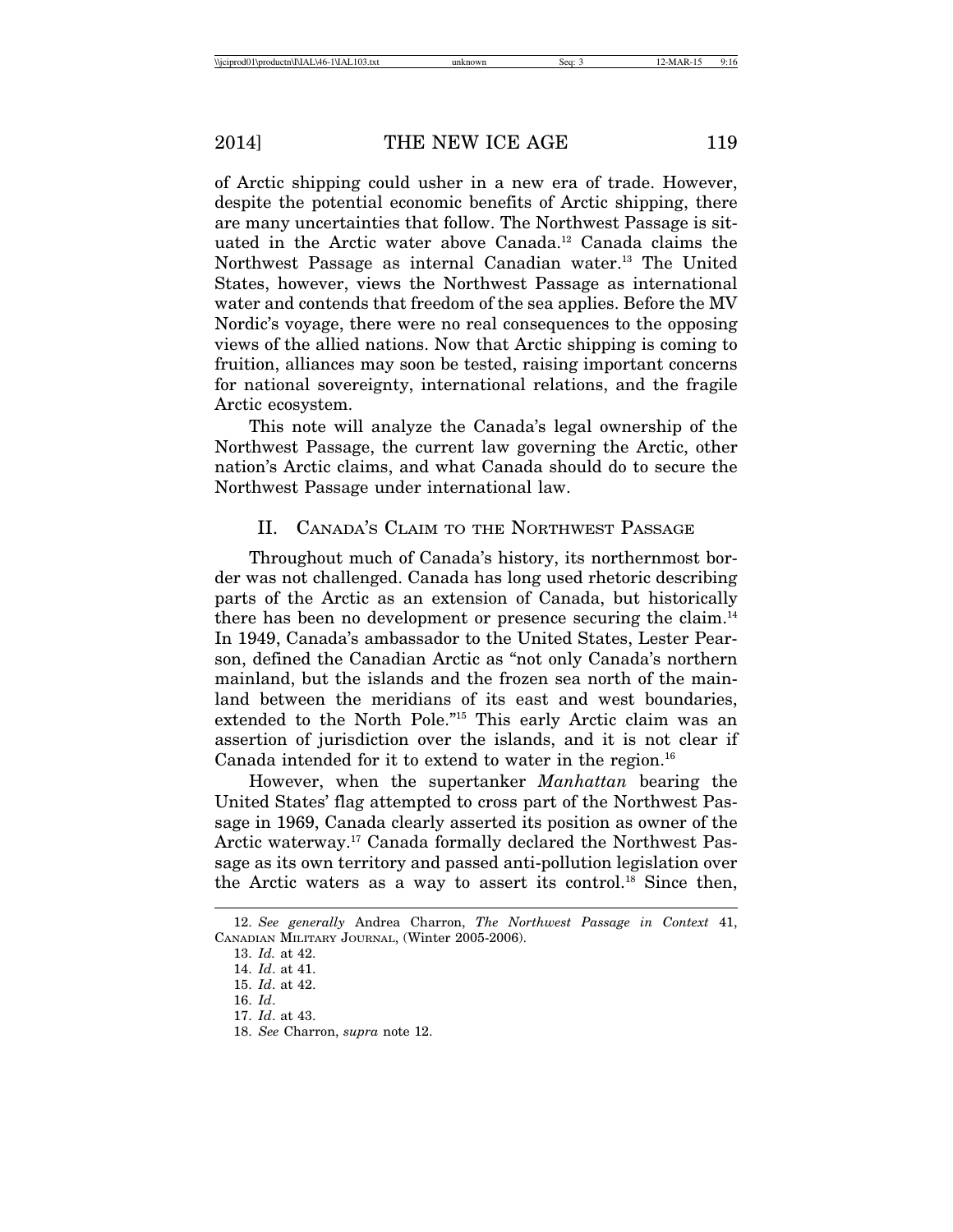Canada has increasingly become more vocal about its stake in the Arctic. In 2010, Canadian Prime Minister Stephen Harper proclaimed that Canada's sovereignty in the Arctic is a "non-negotiable" priority of the nation.<sup>19</sup> However, it should be noted, that this strong rhetoric is still absent a strong presence in the region.

The United States does not agree with Canada's assertion of control over the Arctic waters of the Northwest Passage.<sup>20</sup> The United States avouches that the water meets the classification of international water and freedom of the sea applies.<sup>21</sup> Other nations, such as Japan and the countries of European Union, have adopted the United States' view that the Northwest Passage is international water.<sup>22</sup> The dispute of the ownership of the Northwest Passage is complicated by the absence of a cohesive legal doctrine to solve the discrepancies.

# III. APPLICABLE LAW

The Arctic is currently governed by a patchwork of international law. Different treaties and organizations attempt to regulate the Arctic, but they fail to produce a unified doctrine. There are three significant sources of law for the regulations of the Northwest Passage: the United Nations Convention on the Law of the Sea, the Arctic Council, and 1988 Arctic Cooperation Agreement between the United States and Canada.

# *a. The United Nations Convention on the Law and Sea*

The United Nations Conventions of the Law and Sea ("UNCLOS") was created to standardize the international approach to the oceans and waterways. UNCLOS provides guidelines for territorial claims, mineral extraction, pollution, marine tort claims, and many other aspects of international maritime law.23 UNCLOS is largely an adoption of international common law.<sup>24</sup> All of the Arctic nations adopted UNCLOS with the excep-

<sup>19.</sup> *Arctic Sovereignty 'non-negotiable': Harper*, CBC NEWS, (last visited Aug. 20, 2010), http://www.cbc.ca/news/politics/arctic-sovereignty-non-negotiable-harper-1.866 786.

<sup>20.</sup> *See* Charron, *supra* note 12.

<sup>21.</sup> *Id*. at 42.

<sup>22.</sup> *See* CARNAGHAN, *supra* note 4.

<sup>23.</sup> *See* Jay M. Zitter, Annotation, *Construction and Application of United Nations Convention on the Law of the Sea—Global Cases*, 21 A.L.R. 2d 109 (2007).

<sup>24.</sup> *Id*. at 7.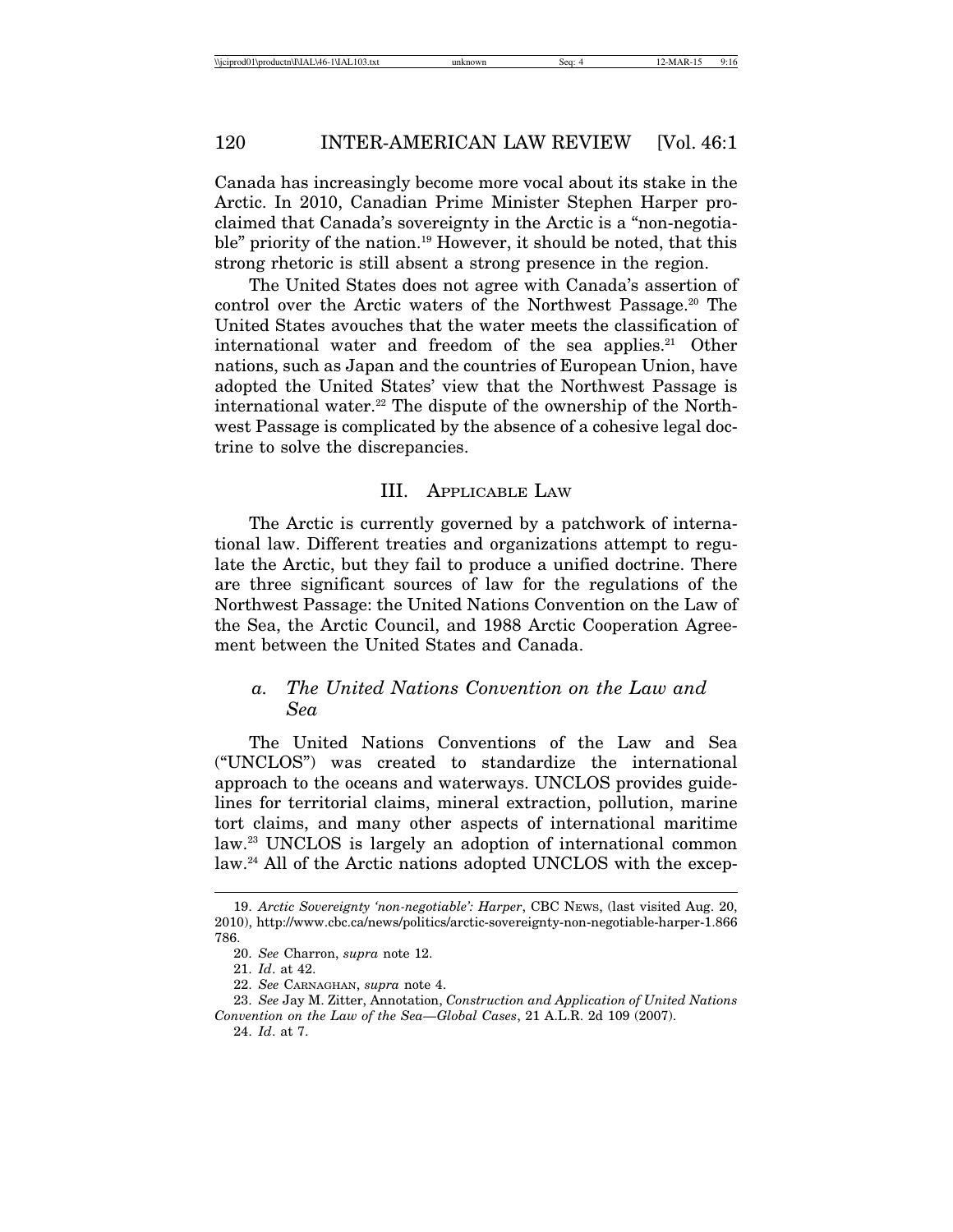tion of the United States.<sup>25</sup> However, because of its close adherence to customary law, the United States is largely in compliance with UNCLOS by default.<sup>26</sup>

UNCLOS provides the international forum to adjudicate sovereignty claims of nations.27 Generally, a state has permission to exercise sovereignty up to 200 nautical miles from its baseline, forming an Exclusive Economic Zone ("EEZ") for the nation.28 The EEZ gives the nation the ability to utilize the resources found within that area. A nation can further extend the EEZ by way of its continental shelf.29 UNCLOS describes the continental shelf as:

the seabed and subsoil of the submarine areas that extend beyond its territorial sea throughout the natural prolongation of its land territory to the outer edge of the continental margin, or to a distance of 200 nautical miles from the baselines from which the breadth of the territorial sea is measured where the outer edge of the continental margin does not extend up to that distance.<sup>30</sup>

A nation with exclusive rights over the continental shelves is allowed the sole extraction of resources and control.<sup>31</sup>

Determining if the EEZ extends into the continental shelf is a challenging process. The United Nations established United Nations Commission on the Limits of the Continental Shelf, which is a body that recommends and reviews territory claims that states make for continental self. After a country ratifies UNCLOS, the nation has 10 years to submit its territorial claim to the Commission.<sup>32</sup>

UNCLOS views internal waters as a continuation of a state's land territory.<sup>33</sup> A nation has the ability to set laws, regulate use, exploit resources, and maintain absolute control over internal water.<sup>34</sup> The degree of control that a country can assert over a body of water hinges on if it is defined as territorial water.<sup>35</sup> Terri-

<sup>25.</sup> Tessa Mendez, *Thin Ice, Shifting Geopolitics: the Legal Implications of Arctic Ice Melt*, 38 DEV. J. INT'L L. & POL'Y 527 (Summer 2010).

<sup>26.</sup> *Id*.

<sup>27.</sup> *Id*. at 543.

<sup>28.</sup> United Nations Convention on the Law of the Sea, art. 57, 76, Dec. 10, 1982, 1833 U.N.T.S. 397 [hereinafter UNCLOS].

<sup>29.</sup> Mendez, *supra* note 25, at 527.

<sup>30.</sup> UNCLOS, *supra* note 28, art. 76.

<sup>31.</sup> *Id.*

<sup>32.</sup> *Id*.

<sup>33.</sup> *Id.*

<sup>34.</sup> *Id.*

<sup>35.</sup> Mendez, *supra* note 25, at 527.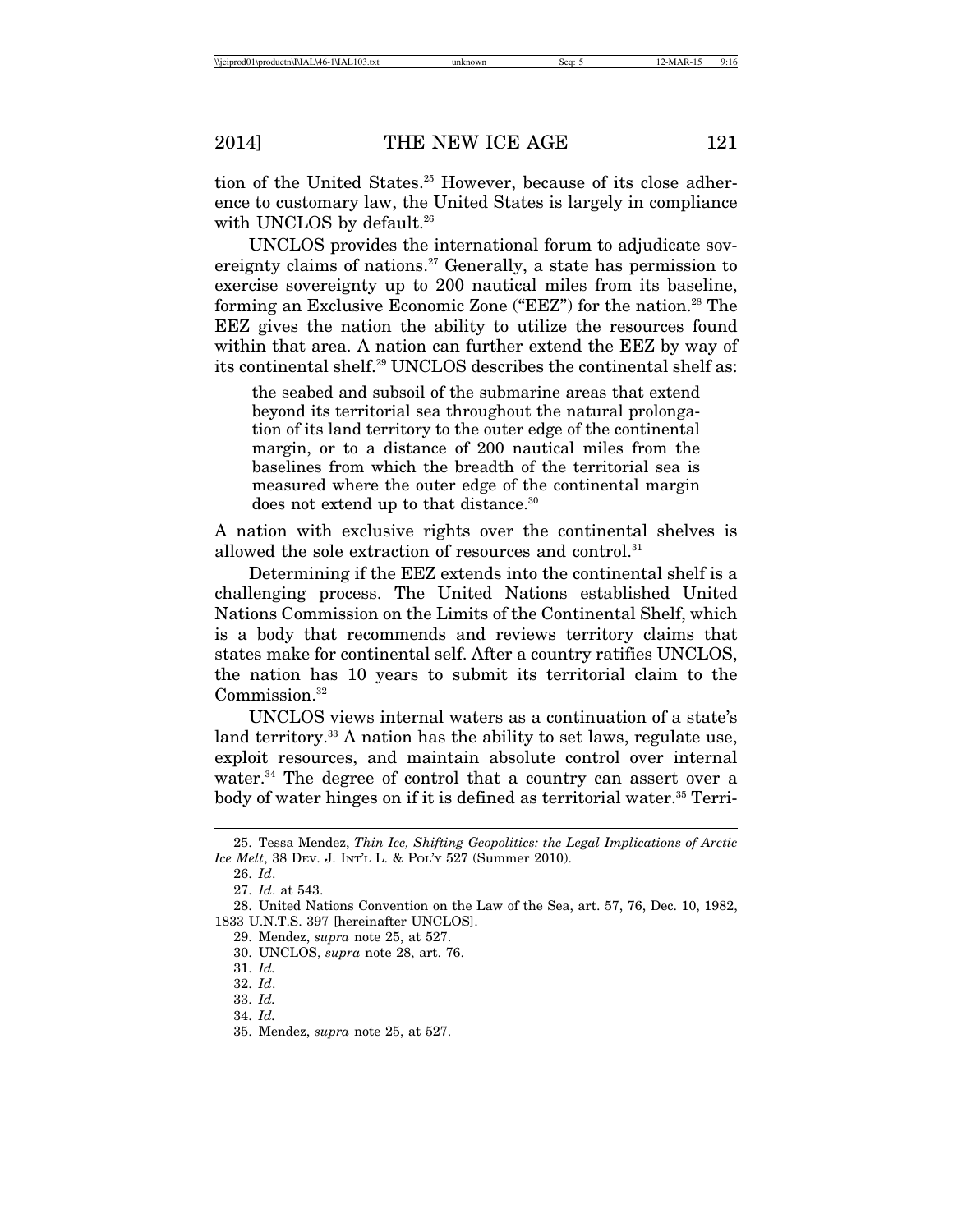torial waters exist up to 12 nautical miles from a country's baseline and the state can set laws, regulate use, and draw resources.<sup>36</sup> The main difference between territorial and internal waters is the right of innocent passage.<sup>37</sup> If water is classified under UNCLOS as territorial, rather than internal, then all foreign vessels have the right to traverse the water absent fishing, pollution, espionage, or firing weapons.<sup>38</sup> If a body of water is classified as archipelago water, then UNCLOS designates it as a hybrid of internal and territorial water.<sup>39</sup> A nation is still granted the utmost control and sovereignty of the water that internal waters permits, but the right of innocent passage still exists.40

Canada ratified UNCLOS in 2003.<sup>41</sup> In December 2013, on the 10-year deadline, Canada submitted its territorial claim to established United Nations Commission on the Limits of the Continental Shelf.42 Canada's expansive claim, which will be discussed later in the note, has not been ruled on. The recommendation of the Commission will have a large impact on the future of Canada's Arctic policy. It should be noted, however, that the United States, Canada's biggest challenger to the Northwest Passage, is not a party to UNLCOS. Canada's control over the Northwest Passage will pivot upon the definition that is given to its water by the international governing body. Adherence to the definition granted to the Northwest Passage may depend on whether a nation is a party to UNCLOS.

If there is a dispute in a territorial claim, UNCLOS also allows for resolutions under Part XV of the treaty.<sup>43</sup> UNCLOS allows a nation who signed, ratified, or acceded to UNCLOS to have disputes decided over an interpretation of UNCLOS.<sup>44</sup> The country may chose to find resolution by either the International Tribunal for the Law of the Sea, the International Court of Justice, *ad hoc* arbitration, or a special arbitral tribunal.<sup>45</sup> Disputes

42. UNCLOS, *supra* note 28, at part XV.

45. *Id*.

<sup>36.</sup> *Id.*

<sup>37.</sup> *Id.*

<sup>38.</sup> *Id.*

<sup>39.</sup> *Id.*

<sup>40.</sup> *Id.*

<sup>41.</sup> Charlie Gills, *Who Owns the North Pole?*, MACLEAN'S (Jul. 25, 2011), http:// www2.macleans.ca/2011/07/25/who-owns-the-north-pole.

<sup>43.</sup> *Id*.

<sup>44.</sup> Permanent Court for Arbitration. *Ad Hoc Under Annex VII of the United Nations Convention on the Law of the Sea*, *available at* http://www.pca-cpa.org/ showpage.asp?pag\_id=1288.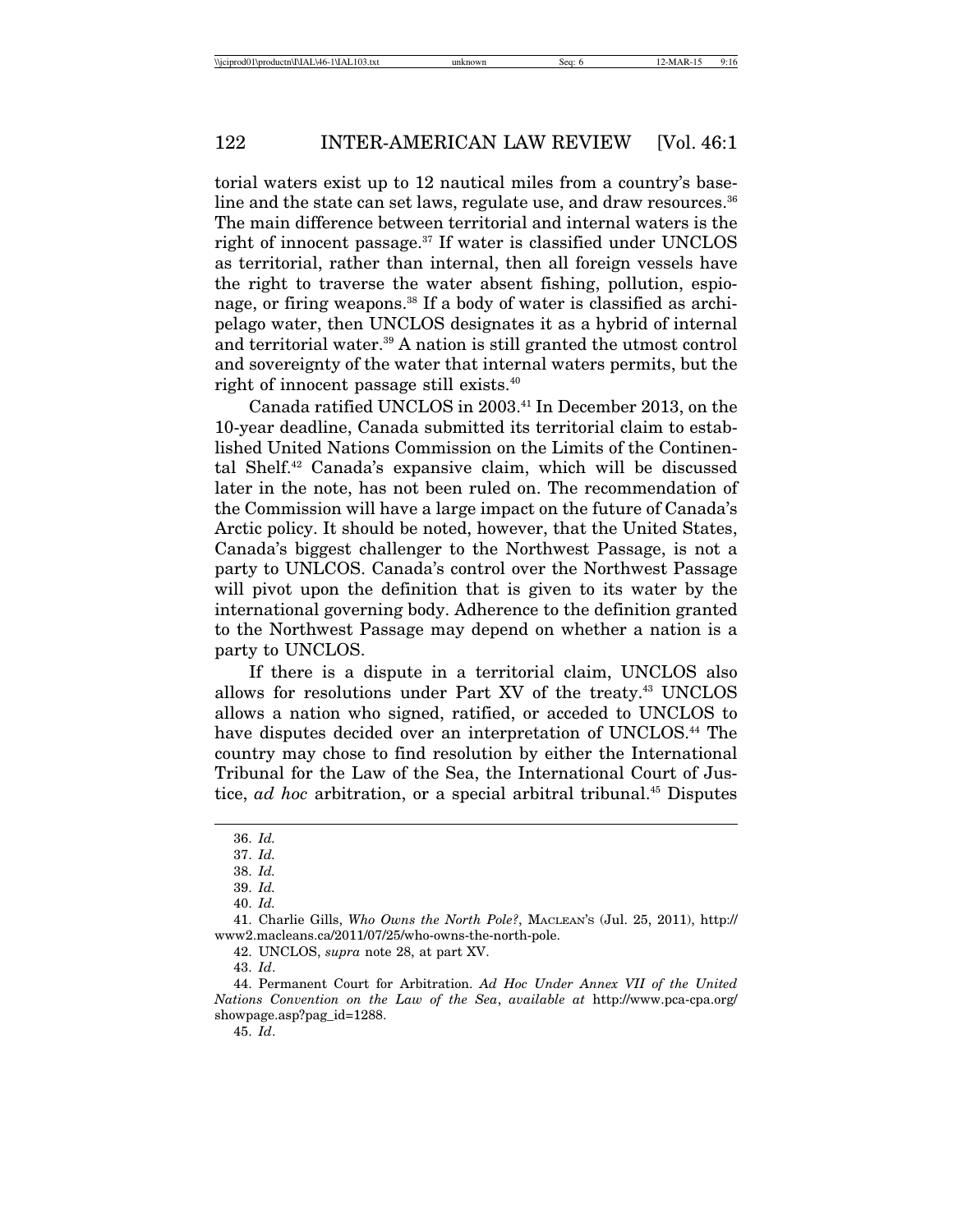over territory under UNCLOS often take years to decide.<sup>46</sup>

If Canada's claim over the Arctic, including the Northwest Passage, is approved, then it will have legitimate legal backing behind its claim of ownership over Northwest Passage's water. While the United States is not a party of UNCLOS, the backing of the United Nations will provide strong allies for Canada if other nations attempt to infringe on its Arctic claim. However, if a dispute were to grow between the United States and Canada, they lack the proper venue of the UNCLOS tribunal options to find resolution to their issues, opening up the possibility of non-diplomatic forum for dispute resolution.

# *b. Arctic Council*

The Arctic Council is an intergovernmental body established for the nations who have a vested interest in the Arctic. In 1996, the Ottawa Declaration established the Arctic Council as a means for cooperation between the Arctic states.<sup>47</sup> The Arctic Council is comprised of Canada, Russia, Sweden, Norway, Finland, Denmark, Iceland, and the United States.<sup>48</sup> Organizations of indigenous people from the Arctic nations can maintain spots as permanent participants on the Arctic Council, but not members.49 The Arctic Athabaskan Council ("AAC") is the permanent participant of the Arctic Council that represents the interests of American and Canadian First Nation members. The AAC now represents an estimated  $45,000$  people from the Arctic region.<sup>50</sup> Nations that are interested in the Arctic but that do not border it, such as China, are also allowed permanent participant spots.<sup>51</sup>

The Arctic Council is a cooperative body that functions to produce policy. In 1996, the Arctic Council produced its first binding treaty of a search and rescue agreement between the nations.<sup>52</sup> The treaty divided the Arctic into eight zones and tasked each par-

<sup>46.</sup> *See* Barb. v. Trin. & Tobago, 27 R.I.A.A. 147 (Perm. Ct. Arb. 2006), which was instituted in February 2004 and decided by a final award rendered on April 11, 2006.

<sup>47.</sup> *About the Arctic Council* (April 7, 2011), http://www.arctic-council.org/index .php/en/about-us/arctic-council/about-arctic-council.

<sup>48.</sup> *Id*.

<sup>49.</sup> *Id*.

<sup>50.</sup> *Permanent Participants* (April 27, 2011), http://www.arctic-council.org/index .php/en/about-us/permanent-participants.

<sup>51.</sup> *Id*.

<sup>52.</sup> Steven Lee Myers, *Cooperation Is Pledged by Nations of the Arctic*, N.Y. TIMES, May 12, 2011, http://www.nytimes.com/2011/05/13/world/europe/13arctic.html?\_r  $=1&.$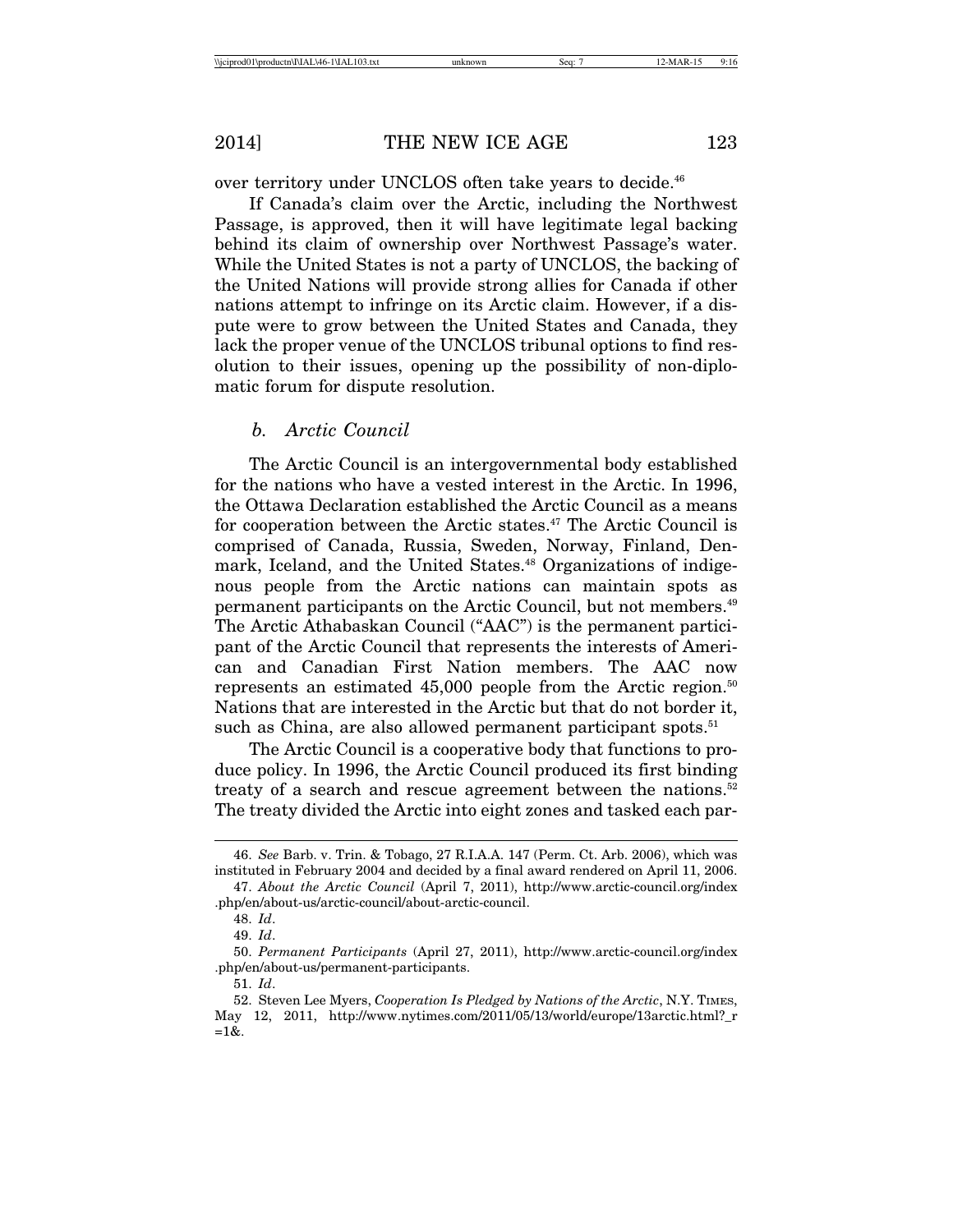ticipant to coordinate rescue missions in their respective zone.<sup>53</sup> The Arctic Council successfully produced agreements between the nations on search and rescue, pollution clean up, and basic environmental standards. Regarding the more contested issues, such as territory claims or shipping rights, the Arctic Council has been silent. It is unknown whether the Arctic Council will react to acts of aggression or territorial claims within the Arctic.

An attempt to approach the territorial claims among Arctic nations occurred in 2008 at the Arctic Ocean Conference in Ilulissat, Greenland.<sup>54</sup> The conference exclusively featured the five coastal states of the Arctic: Canada, Russia, Norway, Denmark, and the United States.<sup>55</sup> The conference produced the Ilulissat Declaration that reiterated the need for cooperation between the Arctic states for environmental protection, rescue, and the sharing of information. The five nations pledged they "will work to strengthen this cooperation, which is based on mutual trust and transparency, inter alia, through timely exchange of data and analyses."56 There was no mention in the declaration for the settlement of overlapping territory claims that still exist today. The Illulissat Declaration failed to produce the much-needed territorial clarity for the Arctic. Attempts at an intergovernmental organization for the Arctic have failed to produce policy beyond the areas of scientific research, search and rescue, and pollution.

# *c. 1988 Cooperation Agreement*

As stated above, the height of Arctic tension between the United States and Canada occurred in 1985 when an ice breaker bearing the United States' flag attempted to cross the Northwest Passage.<sup>57</sup> This prompted Canada to publicly declare the Northwest Passage, and all water within the outer boundaries of the Canadian Archipelago, as internal water.<sup>58</sup> The United States, however, refused to accept this claim. The United States has taken the position, and still does to this day, that the Northwest Passage is international water and is subject to the concept of freedom of the sea. The two allies attempted to ameliorate their

<sup>53.</sup> *Id*.

<sup>54.</sup> *The Ilulissat Declaration*, Arctic Ocean Conference (2008), http://www.ocean law.org/downloads/arctic/Ilulissat\_Declaration.pdf.

<sup>55.</sup> *Id*.

<sup>56.</sup> *Id*.

<sup>57.</sup> Michael Sternheim, *Regulating the Northwest Passage*, 10 LOY. MAR. L.J. 173 (2010).

<sup>58.</sup> *Id.*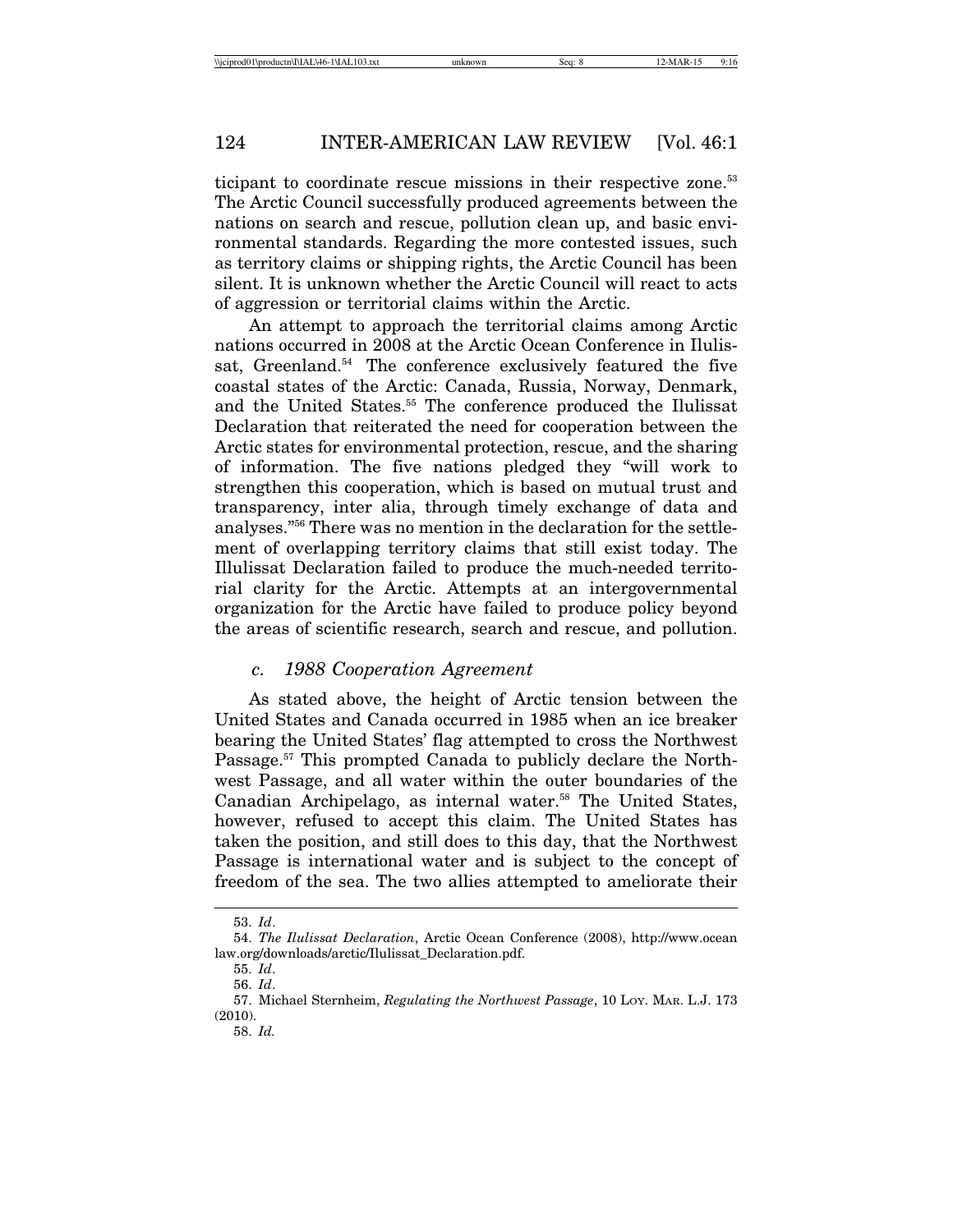incompatible positions with the 1988 Cooperation Agreement.<sup>59</sup>

The agreement calls for cooperation in navigation with icebreakers and with sharing information.<sup>60</sup> It also provides that all of the United States' navigation of this area will be done with consent of Canada. However, the agreement states "nothing in this agreement of cooperative endeavor between Arctic neighbors and friends nor any practice thereunder affects the respective positions of the Governments of the United States and of Canada on the Law of the Sea in this or other maritime areas or their respective positions regarding third parties."61 The agreement between Canada and the United States is one that has allowed for the sharing of information, research, and development. With regards to the more contentious issue of ownership, the 1988 Cooperation agreement falls short; it is essentially an agreement to disagree. As the Arctic ice continues to melt and arctic shipping continues to emerge, the agreement to cooperate may no longer be feasible.

Canada has attempted to assert dominance over the Northwest Passage in every aspect of international law that it has partaken in. Canada is a signatory to UNCLOS and has recently submitted its vast territorial claim encompassing water up to the North Pole; Canada is a leader on the Arctic Council; and, despite the inconclusive nature of the 1988 Cooperation Agreement, Canada structured the agreement to allow it to be the dominant nation over the United States by requiring Canadian consent for United States' transit. Canada continues to bolster its claim by weaving Arctic sovereignty into its nation's narrative, such as when the Prime Minister described it as a "non-negotiable" priority for the nation.62 However, much of Canada's action is just talk, and while the amalgamation of international law tends to lean towards its favor, the existence of differing opinions still leaves the sovereignty of the Northwest Passage undecided. Canada needs action and development to accompany its words, as there are other nations that are developing the Arctic at astonishing rates with presences that may silence Canada's rhetoric.

# IV. RUSSIA'S ARCTIC EXAMPLE

Russia is actively developing the Arctic territory around it. The Arctic Ocean is comprised of two sea routes: the Northwest

<sup>59.</sup> Agreement on Arctic Cooperation, U.S.-Can, Jan. 11, 1988, T.I.A.S. 11565.

<sup>60.</sup> *Id*. 61. *Id*.

<sup>62.</sup> *See supra* note 19.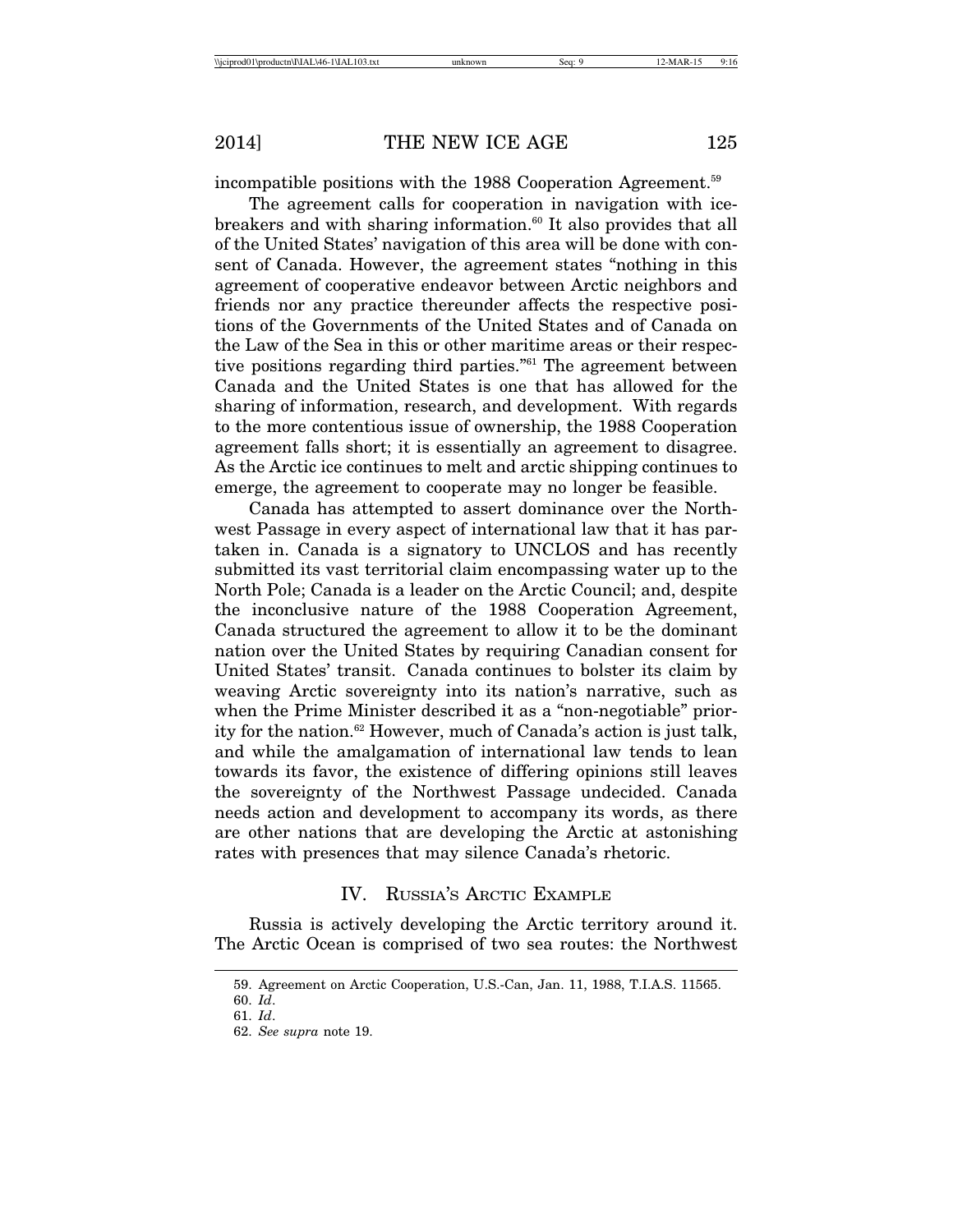Passage and the Northern Sea Route.<sup>63</sup> The Northern Sea Route, sometimes referred to as the Northeast Passage, is the Arcticshipping route that follows Russia's northern coast. Russia's claim to the Northern Sea Route is not as contested as the Northwest Passage as it more clearly falls within Russia's EEZ. Russia made its bid to UNCLOS for Arctic territory four years after its ratification of UNCLOS, only to have the Commission send it back for lack of scientific proof.64 Russia's Arctic enthusiasm was not slowed by the return of its UNCLOS bid.

Russia continues to this day to be the most active Arctic nation. Even though its latest UNCLOS bid has not been approved, the Russian government is taking action with the assumption that it will be. In 2007, it was discovered that Russia had taken steps to mark its prospective territory by placing a titanium Russian flag on the seafloor at the North Pole.<sup>65</sup> Canada's Arctic position of cooperation, compliance, and rhetoric are in stark contrast to Russia's position of independence, innovation, and action. The UNCLOS Committee factors in national presence when deciding boundaries that gives significance to Russia's possessive actions.

In 2011, Russian President Vladmir Putin expressed his desire to turn the Northern Sea Route into a trade route of "international significance and scale."66 Russia has a growing permit system that allows ships to cross the Northern Sea Route. In 2012, Russia granted 46 permits; by mid-September 2013, Russia had already granted 531 permits for that year.<sup>67</sup> An example of this occurred on August 8, 2013, when the Chinese cargo ship *Yong Sheng* embarked from northeastern China to the Netherlands by way of the Northern Sea Route with a scheduled voyage 13 days less than the traditional voyage through the Straits of Malacca and the Suez Canal.<sup>68</sup> Russia is actively building its infrastructure to attract more Arctic travel. Russia currently has 16 deep-

<sup>63.</sup> Barret Weber, *Increased Shipping in the International Arctic? An Overview*, 43 J. MAR. L. & COM. 301, 306 (2012).

<sup>64.</sup> Charlie Gillis, *Who owns the North Pole?*, MACLEAN'S (Jul. 25, 2011), http:// www2.macleans.ca/2011/07/25/who-owns-the-north-pole.

<sup>65.</sup> *Id*.

<sup>66.</sup> Nadia Rodova, *Russia's Northern Sea Route: Global Implications*, PLATTS (Sept. 26, 2013), http://www.platts.com/news-feature/2013/oil/euro-nsr/index.

<sup>67.</sup> *Id.*

<sup>68.</sup> Mia Bennett, *Chinese cargo vessel takes to the Arctic's burgeoning Northern Sea Route,* ALASKA DISPATCH NEWS (August 24, 2013), http://www.adn.com/article/ 20130824/chinese-cargo-vessel-takes-arctics-burgeoning-northern-sea-route.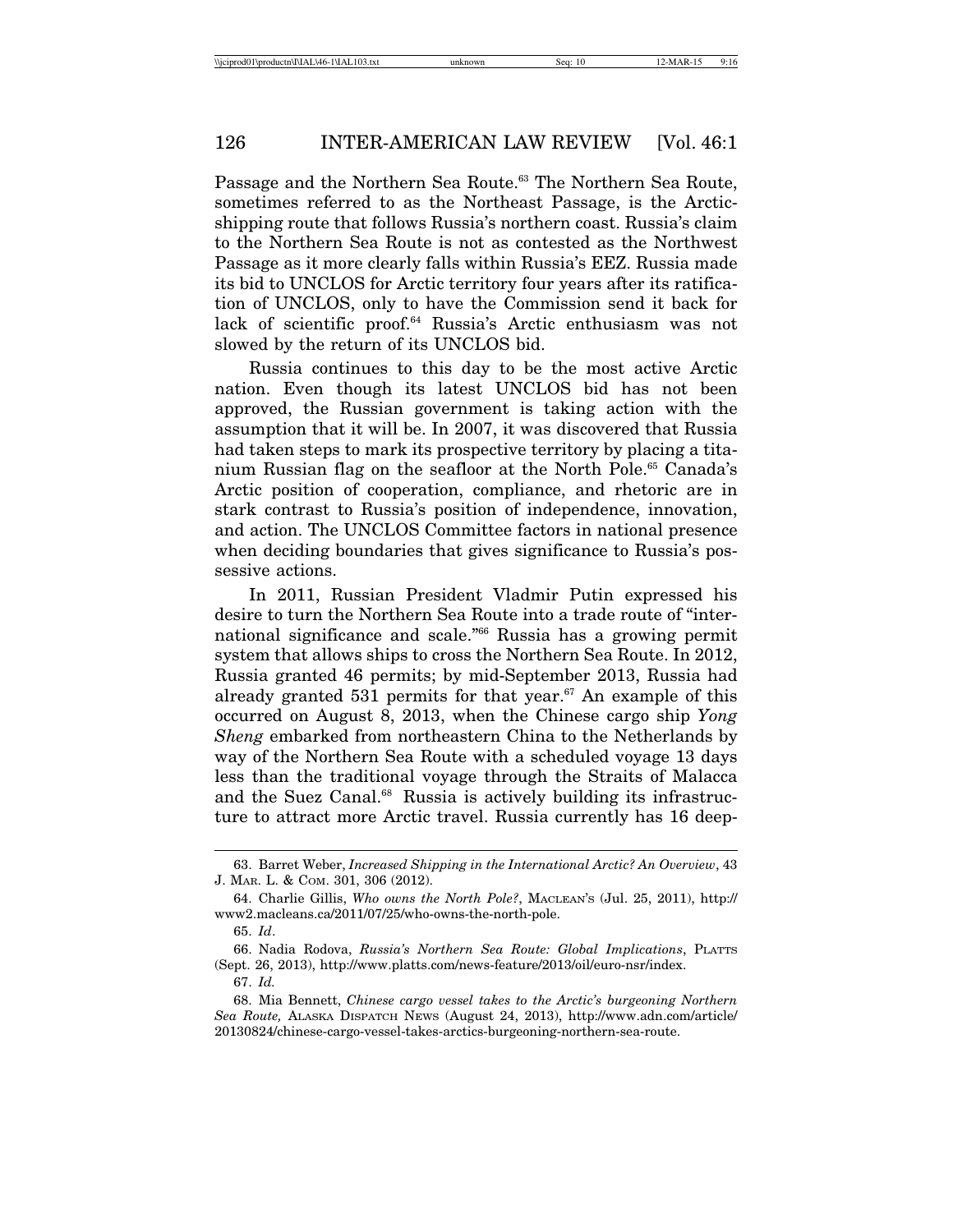water ports in the Arctic and nuclear icebreakers on patrol.<sup>69</sup> In November 2013, Russia debuted a new nuclear powered icebreaker that is one of the largest of its kind.70

Contrast that with Canada, which has no ports above the Arctic Circle and icebreakers operating with aged technology.<sup>71</sup> With no Arctic territory officially claimed by any country under UNCLOS, it seems that the Arctic is turning into a wild west for taking. According to the World Bank, in 2013, Canada's military budget expenditure, as measured by percent of GDP, was just 1.0%; United States' military budget was 3.5 %; and Russia's military budget was 4.2%.72 Canada is not only behind other Arctic nations in technology and action, but also on the resources needed for Arctic control.

V. WHY CANADA NEEDS TO TAKE CONTROL

The voyage of the MV Nordic Orion marked the first time a cargo ships safely traveled through the Northwest Passage. The unprecedented global climate changes appear to aid maritime ambitions. The National Oceanic and Atmospheric Administration issues an annual "Arctic Report Card."73 The trend over the annual reports is a "persistent warming trend that began over 30 years ago"74 Arctic sea ice is described in terms of extent.75 Arctic ice in the summer of 2013 had a minimum extent that was 1.12 million  $km^2$  below the 1981-2010 average minimum ice extent.<sup>76</sup> Canada's apprehension to assert itself over its Arctic territorial claim does not fit well with the aggressive nature of the melting Arctic ice.

# *a. Benefits of Arctic Shipping*

As the MV Nordic Orion's voyage through the Northwest Passage illustrated, there is tremendous cost-effective benefits to be

<sup>69.</sup> Chris Sorensen, *Frozen out of Arctic Shipping*, MACLEAN'S (Oct. 31, 2013), http://www2.macleans.ca/2013/10/31/frozen-out-of-arctic-shipping/.

<sup>70.</sup> *Russia lays down world's largest icebreaker*, RT (Nov. 5, 2013, 9:31 AM), http:// rt.com/news/world-biggest-icebreaker-russia-275/.

<sup>71.</sup> Sorensen, *supra* note 69.

<sup>72.</sup> *Military Expenditure*, THE WORLD BANK *available at* http://data.worldbank.org/ indicator/MS.MIL.XPND.GD.ZS.

<sup>73.</sup> *Executive Summary*, Arctic Report Card: Update for 2013 (Nov. 21, 2013), http://www.arctic.noaa.gov/reportcard/exec\_summary.html.

<sup>74.</sup> *Id*.

<sup>75.</sup> *Id.*

<sup>76.</sup> *Sea Ice*, Arctic Report Card: Update for 2013 (December 17, 2013), http://www .arctic.noaa.gov/reportcard/sea\_ice.html.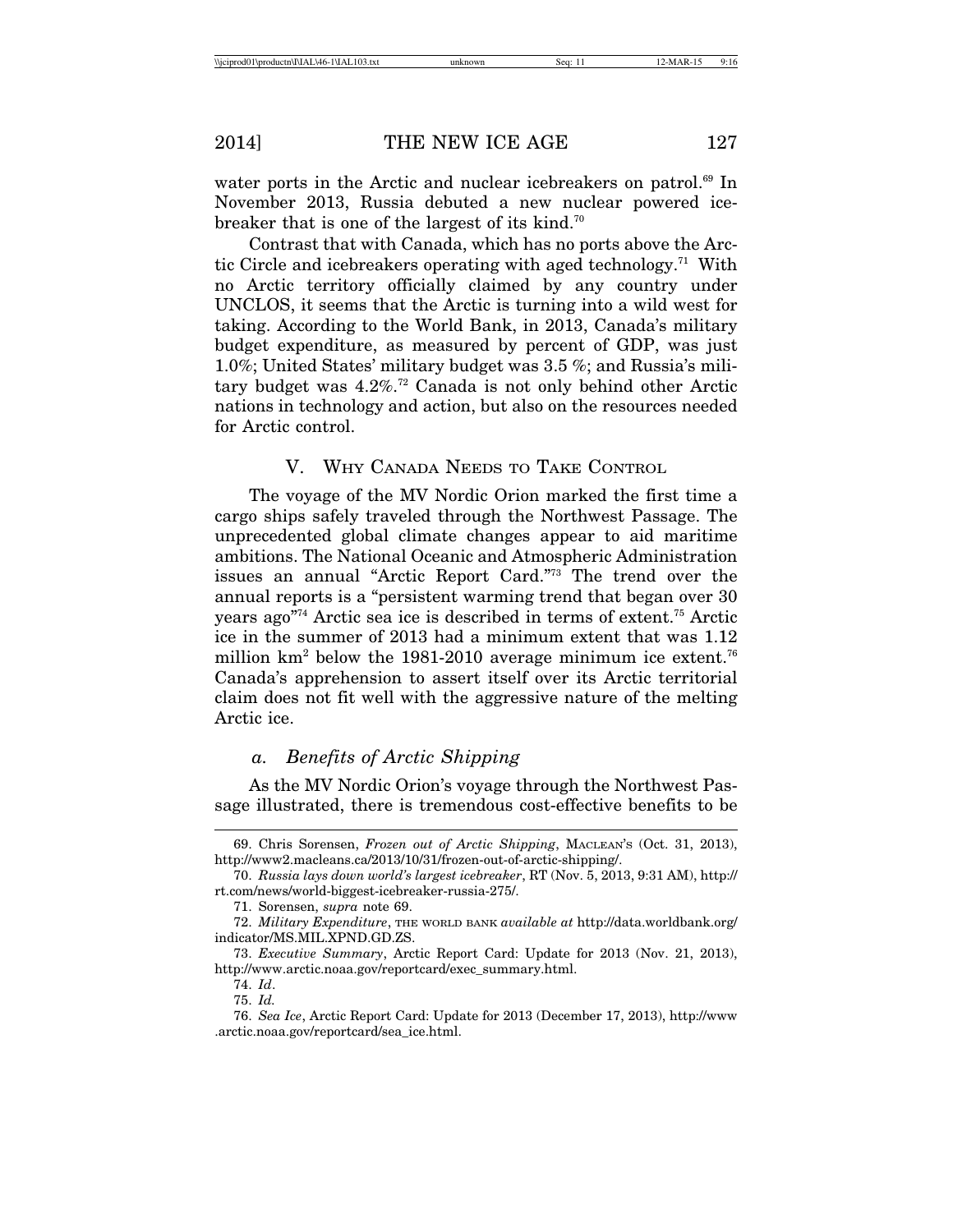gained from Arctic shipping. Beyond cutting down miles, emissions, and costs, ships using the Northwest Passage can avoid the risky Horn of Africa that has recently been plagued with pirates.<sup>77</sup> It is believed that Arctic shipping has the ability to decrease East-West transit time between Europe, Asia, and North America by up to 40%, and in doing so will reduce fuel consumption and carbon emissions.78 It is slightly ironic to travel through the Northwest Passage, which is largely made possible by global warming, can be used to decrease carbon emissions and pollution in the future. Canadian control over the Northwest Passage will allow Canada the ability to control the emerging shipping market just above its borders.

National shipping routes provide tremendous economic benefits for countries. Currently, Egypt's Suez Canal brings in around \$5 billion in revenue for Egypt a year accounts for 10 percent of the world's shipping traffic.79 The Suez Canal is an extreme example juxtaposed with current state of the Northwest Passage; nevertheless, it shows the immense financial gain available from a national shipping route.

# *b. Environmental Risks*

The ability of Arctic shipping to potentially decrease carbon emissions worldwide should not overlook the danger of disturbing the fragile, untouched ecosystem of the Arctic. Maritime travel has the risk of bringing invasive species and pathogens to the Arctic ecosystem.80 As the Northwest Passage is largely unregulated right now, there is no protection against rogue ships disrupting the ecosystem of the area. Canadian regulation over the Northwest Passage will allow them to decide which portions of the Northwest Passage are open for transit and which should remain closed.81 For example, part of the Northwest Passage is known as

<sup>77.</sup> *See* Peter Chalk, *Piracy Off the Horn of Africa: Scope, Dimensions, Causes and Responses*, 16 BROWN J. WORLD AFF. 89, 90 (Spring/Summer 2010) (discussing the reemergence of maritime piracy on the Horn of Africa where in 2008 and 2009 46% of all global incidents of piracy were recorded).

<sup>78.</sup> Heather A. Conley et. al., *Arctic Economics in the 21st Century*, Center for Strategic and Int'l Studies, 32 (July 2013), *http*://csis.org/files/publication/130710\_ Conley\_ArcticEconomics\_WEB.pdf.

<sup>79.</sup> Julie Berwald, *Under the Ships in the Suez Canal*, N.Y. TIMES (Nov. 12, 2014), http://www.nytimes.com/2014/11/13/opinion/under-the-ships-in-the-suez-canal.html?  $r=0$ .

<sup>80.</sup> *See* Conley, *supra* note 78, at 39.

<sup>81.</sup> Adam Lajeunesse, *A New Mediterranean? Arctic Shipping Prospects for the 21st Century*, 43 J. MAR. L. & COM. 521 (2013).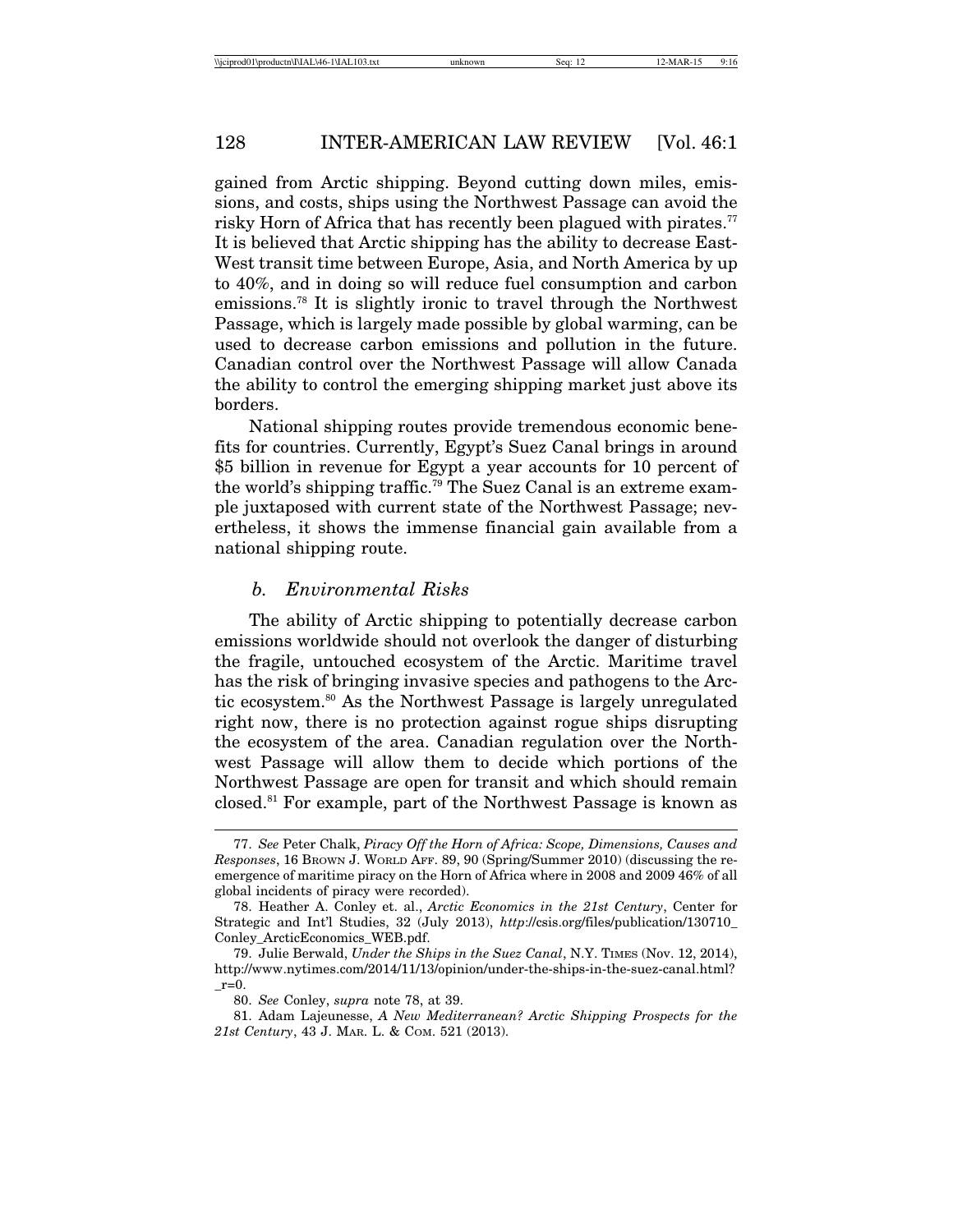Lancaster Sound.<sup>82</sup> Lancaster Sound functions as a migration route for 85% of the world's narwhal.<sup>83</sup> Increased traffic in this section of the Northwest Passage could have tremendous and potentially devastating effects on an entire species. Sovereignty for Canada will mean that it can control which vessels can enter the Northwest Passage and which channels of they will use.

Manmade disasters from increased transit also pose a grave environmental risk. The Arctic Council has worked together to set up some standard clean up protocol for the Arctic, but Canadian governance of the Northwest Passage would allow them to set even more stringent standards if they see fit. It should also be noted that records show Russia has deposited solid radioactive wastes in the seabed of the Arctic region from 1959 to 1993.<sup>84</sup> There are a lot of high stakes for this untouched and unregulated part of the world, and indecisive international politics may not serve as the most effective model for the potentially traumatizing impact to the Arctic environment.

# *c. Voice for Canadian Aboriginals*

The development of the Arctic will have far reaching effects beyond just maritime gains. It is estimated that there are currently about 113,000 Canadians living in the area of the Canadian Arctic with approximately 64,506 of those Canadians being Aboriginal natives to the region.<sup>85</sup> The natives to the Canadian Arctic are mostly comprised of the First Nations, Inuit, and Metis people.86 The Canadian Aboriginals have resided in the area since prehistoric times, utilizing land stretching all the way up to ice over the Northwest Passage to sustain their livelihood.<sup>87</sup> The historical ties to the region give credence to Canada's claim of ownership, but it should also foster a duty to the Canadian government to protect historic land of these communities.

The Arctic Council has allotted spots for Native groups to have seats as permanent participants. This means that they do not have voting rights. There are currently six indigenous people's organizations on the council: Aleut International Association, Arc-

<sup>82.</sup> *Id.*

<sup>83.</sup> *Id.*

<sup>84.</sup> Yvonne Chi, *Oceans in the Nuclear Age: The Need for Comprehensive International Environmental Regulations*, 40 ECOLOGY L.Q. 517 (2013).

<sup>85.</sup> Kevin Du, *Santa Claus is Canadian, Eh! Canada's Ice Rush to Claim the North Pole*, 30 WIS. INT'L L.J. 832 (Winter 2013).

<sup>86.</sup> *Id*.

<sup>87.</sup> *Id.*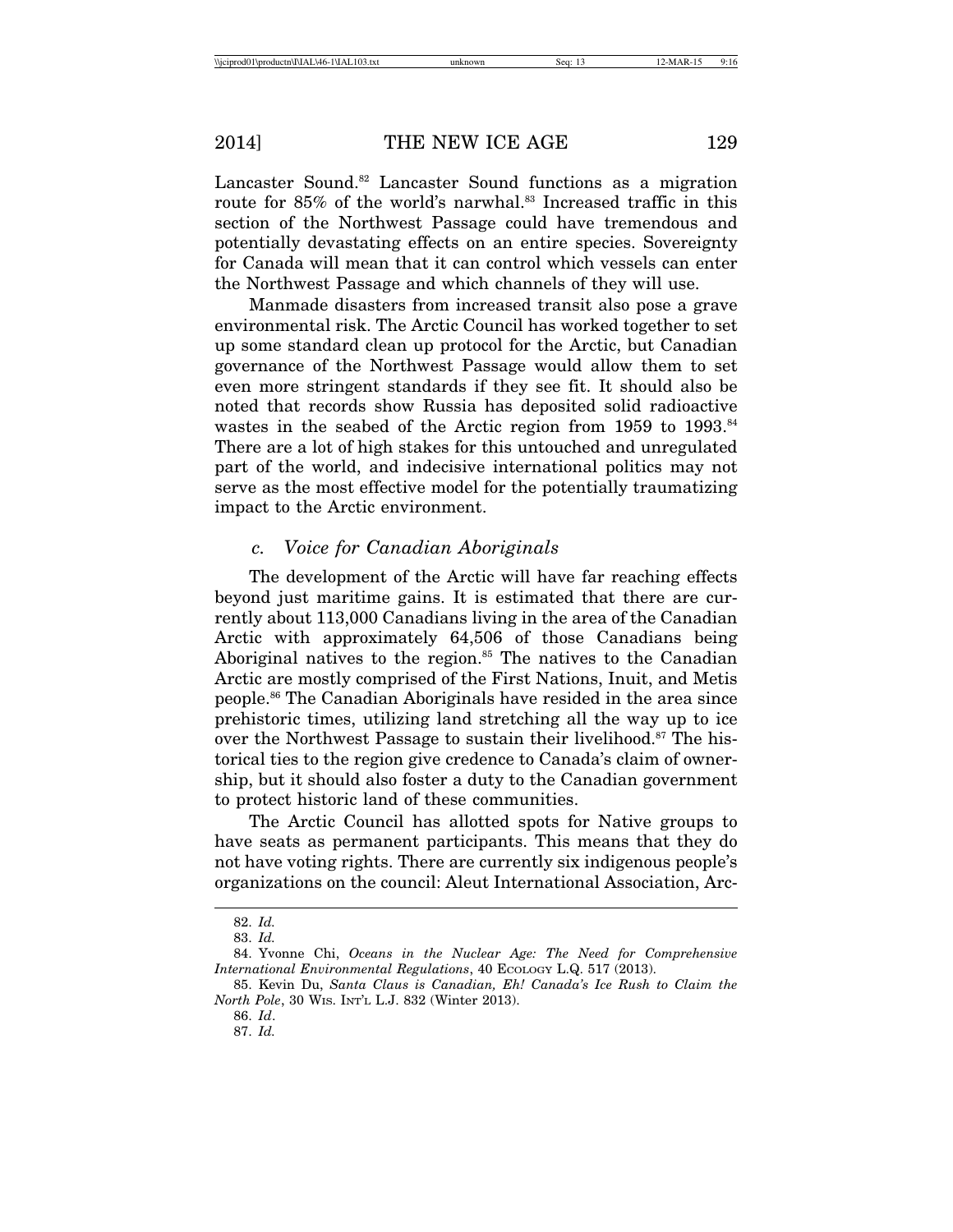tic Athabaskan Council, Gwich'in International, Inuit Circumpolar Council, Russian Association of Indigenous People of the North, and the Saami Council.<sup>88</sup> However, these groups of people are very dependant on using soft power. Canadian control of the Northwest Passage and international recognition will give more control to the Aboriginal Canadians who have the most substantial claim to the land. The 64,506 Aboriginals in the Canadian Arctic will participate in a national government that controls their historic land and waterways. The Canadian indigenous community will not longer have to lobby at the international community for recognition, but will now have a voice in the proceedings and development of the land that belongs to them. Canada needs to flex its sovereignty over the Arctic claim, not only for the vast economic benefits to come, but because they are in the best position to be stewards of their citizen's land and culture. Russia, under President Vladimir Putin, has begun cracking down on indigenous rights in the Arctic of Russia.89 Canada's preservation of native culture and rights could provide a positive model for other Arctic nations to follow.

# VI. CANADIAN GOVERNANCE OVER THE NORTHWEST PASSAGE

Canada has loudly proclaimed its believed possession of the Northwest Passage and has strategically worked with international law to make itself a leader in compliance with the law. The voyage of the MV Nordic Orion, coupled with the success of the Northern Sea Route, shows that Arctic shipping is possible. What distinguishes the Northwest Passage from the Northern Sea Route, however, is the lack of infrastructure in the Northwest Passage. If Canada wants to become the Arctic maritime superpower that it strives to be under international law, then it must create the infrastructure not only to facilitate the growth, but also to protect it from other nations. Currently there are 66 combat ready icebreakers divided amongst 6 Arctic nations.<sup>90</sup> Russia's

<sup>88.</sup> *Saami Council*, POST ARCTIC COUNCIL (Apr. 15, 2011), http://www.arcticcouncil.org/index.php/en/about-us/permanent-participants/saami-council/123-resour ces/about/permanent-participants.

<sup>89.</sup> Mike Blanchfield, *Canada, Russia Work Well in Arctic Despite Other Differences: John Baird*, HUFFINGTON POST, Jan. 11, 2014, http://www.huffingtonpost .ca/2014/01/11/canada-russia-arctic\_n\_4580352.html.

<sup>90.</sup> Interview by Tom Clark with Hillary Rodham Clinton, U.S. Secretary of State, in Ottawa, Can. (Mar. 29, 2010), *available at* http://www.state.gov/secretary/2009 2013clinton/rm/2010/03/139207.htm.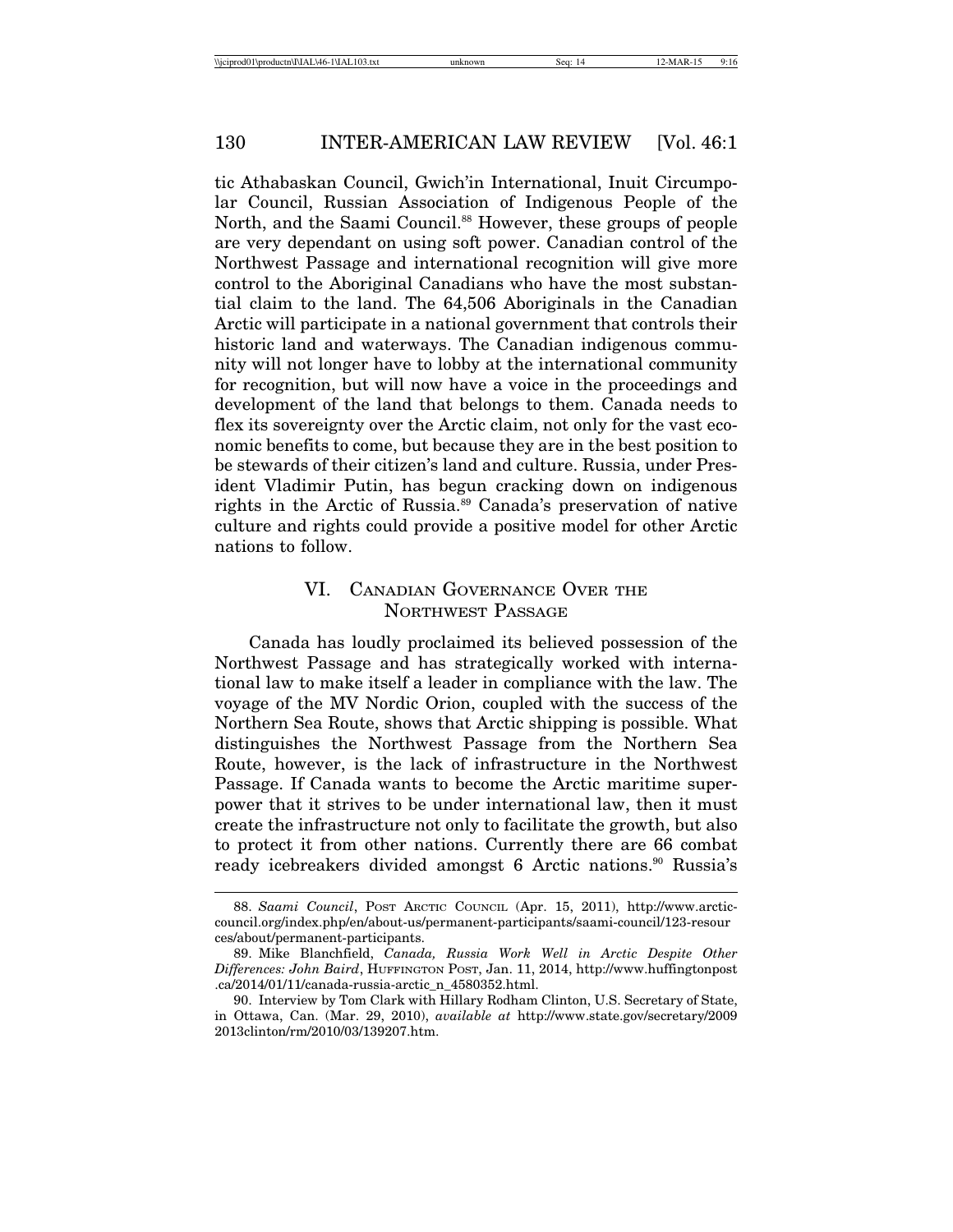placement of its flag on the North Pole is evidence of its creeping maritime claims. China, a non-arctic state, operates the largest non-nuclear icebreaker in the world and in 2009 China's State Council approved the construction of a \$300 million icebreaker.<sup>91</sup> If Canada does not have the resources to regulate the passage, its sovereignty will be infringed upon. This may also have trickling effects to the national security of Canada as Russia and China become the dominant Arctic forces.

Canadian governance over the Northwest Passage has the potential to usher in great financial and security benefits, but there is a cost that Canada must provide in exchange. Canada will be responsible for safe travels through the passage, which will require ice-reporting systems and icebreaker services clear the way for other ships.<sup>92</sup> Accurate ice reporting is essential for safe travel in the Arctic. This has required Canada to invest in more ice breakers and in better reporting systems, as the Canadian Ice Service only has one aircraft that is limited in the number of hours that it can fly for radar ice reconnaissance due to its limited budget.93 Ensuring the safe passage of ships will also require more general infrastructure improvements. Suggestions to the improvements that Canada needs include radio and radar beacons, lighted marks, radar reflectors and various buoys to mark off safe passage" and increased mapping.<sup>94</sup> However, these are just the requirements for providing for safe passages. If Canada wants to become a true maritime giant in the Arctic, it will need to develop ports and fueling stations as well. An advantage to creating these services is that it gives Canada increased control in the area as they will also now be able to deny the services to unwanted travelers.

# VII. CANADA'S OPTIONS FOR CONTROL

#### *a. Canadian-American Arctic Cooperation*

In recent years, the rhetoric of the United States regarding the Arctic appears to have shifted. A March 29, 2010, Tom Clark of Canada's CTV Power interviewed then-Secretary of State Hillary Clinton and shed insight into possible changes of Arctic Policy. When Clark asked Secretary of State Clinton if she could

<sup>91.</sup> *China's Artic Ambitions*, N.Y. TIMES (May 24, 2010), http://ideas.blogs.nytimes .com/2010/05/24/chinas-arctic-ambitions/.

<sup>92.</sup> *See* Lajeunesse, *supra* note 81.

<sup>93.</sup> *Id*.

<sup>94.</sup> *Id.*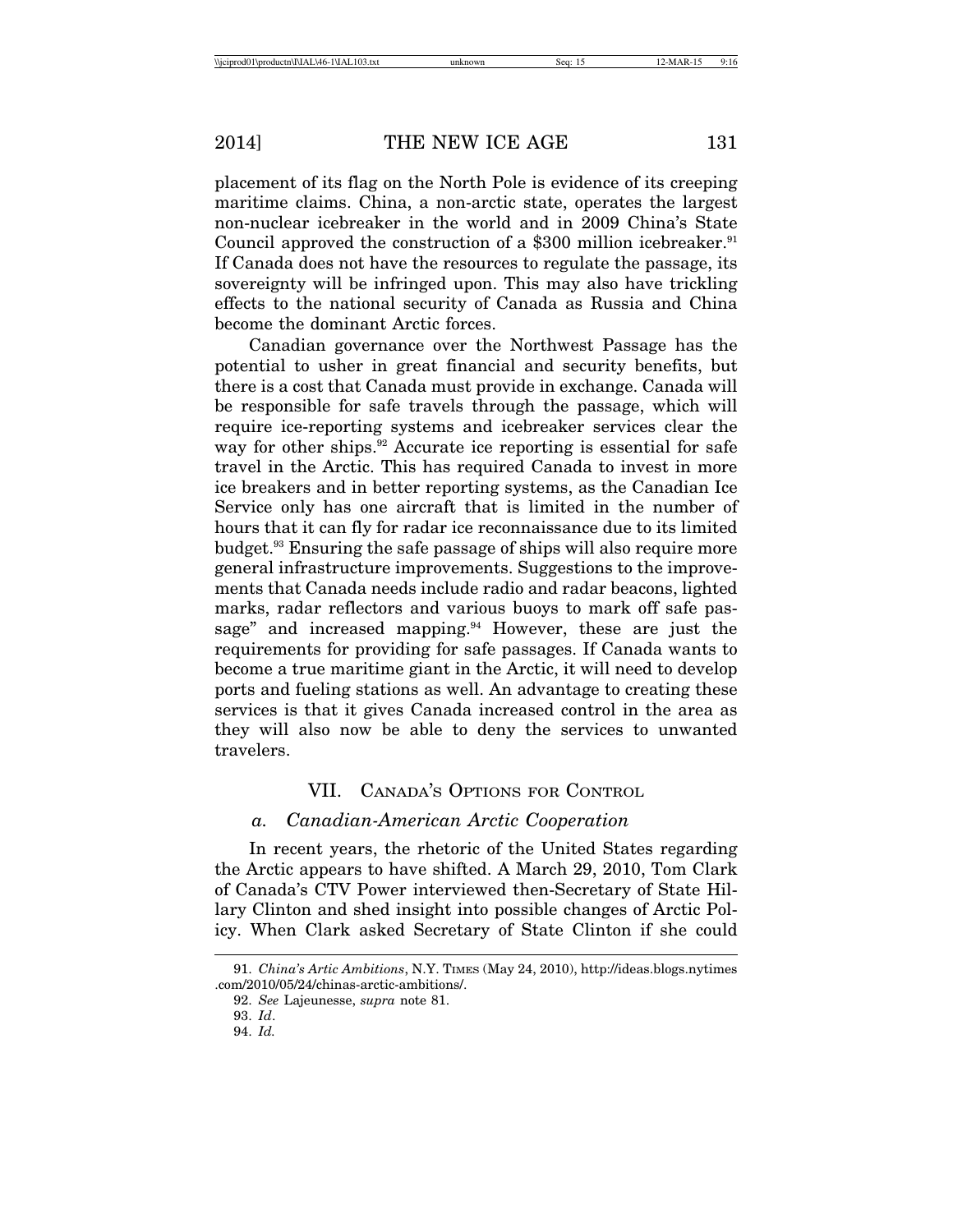foresee a time when the United States might recognize Canadian sovereignty over the Northwest Passage in exchange for joint management of the water, Clinton responded, "I think that's what we're beginning to discussing seriously."95 While Clinton's answer is vague, the ambiguity of the answer is different than previous definitive declarations from the United States about Canada's ownership of the Northwest Passage.<sup>96</sup> Clinton further emphasized the need for cooperation in the Arctic, specifically terms of search-and-rescue and sharing information.<sup>97</sup> Clinton stated that the United States is trying to avoid an arms race for the Arctic and is now giving much attention to the Arctic.<sup>98</sup>

President Obama has furthered the United States' emphasis on the Arctic. On July 10, 2010, President Barack Obama issued Executive Order 13547 Stewardship of the Ocean, Our Coasts, and Great Lakes.<sup>99</sup> Executive Order 13547 calls for promoting the United States' maritime policy by "cooperating and exercising leadership at an international level" and "pursuing the United States' accession to the Law of the Sea Convention."100 This, again, shows the executive branch's commitment to the Arctic and federal policy recognizing the importance of cooperation on the global issue.

However, this change in rhetoric might be the only real change in United States' Arctic Policy. In 2012, a Congress voted against ratifying UNCLOS.<sup>101</sup> The United States still does not recognize of the Northwest Passage as Canadian waters. However, in February 2014, the United States announced that Secretary of Sate John Kerry will name a high-level individual to serve in the new position of Arctic ambassador.<sup>102</sup> This further illustrates Pres-

<sup>95.</sup> *See supra* note 90.

<sup>96.</sup> As recent as 2006, David Wilkins, the United States Ambassador to Canada, denied any international support for Canadian baselines and reasserted that the Northwest Passage is an international straight; see Letter from David Wilkins, United States Ambassador to Canada, to Peter Boehm, Assistant Deputy Minister, N. Am., Dep't of Foreign Affairs & Int'l Trade (Can.) (October 27, 2006) *available at* www.state.gov/documents/organization/98836.pdf.

<sup>97.</sup> *See supra* note 90.

<sup>98.</sup> *Id*.

<sup>99.</sup> Exec. Order No. 13547, 75 Fed. Reg. 43,023 (Jul. 22, 2010).

<sup>100.</sup> *Id*.

<sup>101.</sup> Melissa Renee Pegna, *U.S. Arctic Policy: The Need to Ratify a Modified UNCLOS and Secure a Military Presence in the Arctic*, 44 J. MAR. L. & COM. 169, 176 (2013).

<sup>102.</sup> Becky Bohrer, *State Department Plans Arctic Ambassador*, Associated Press (Feb. 14, 2014), http://news.yahoo.com/state-department-plans-arctic-ambassador-19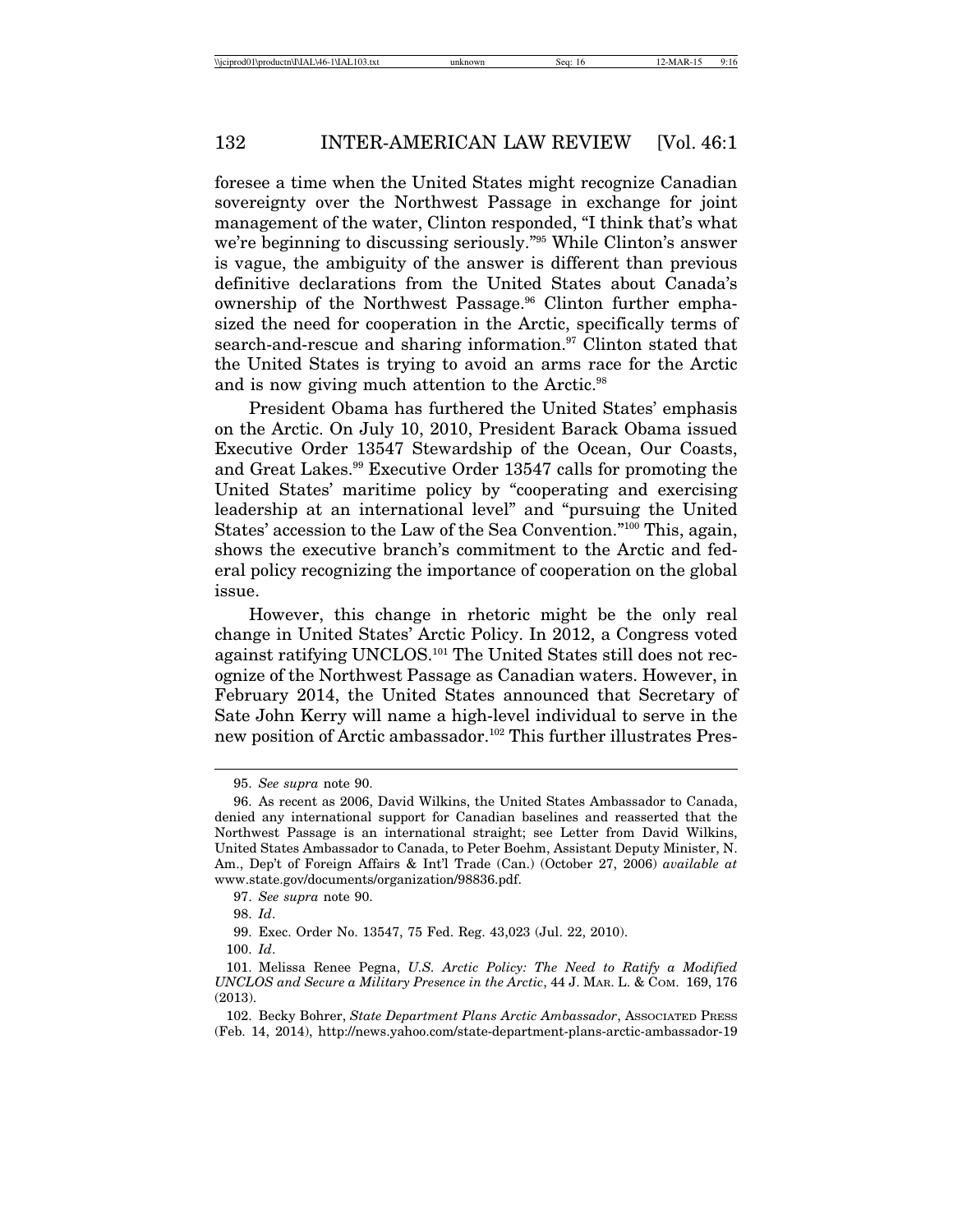ident Obama's emphasis on Arctic policy and the attention the United States is directing towards this region.

Almost all of the multinational agreements over the Arctic use the phrase cooperation. The Arctic Council, Ilulissat Declaration, and the 1988 Cooperation Agreement all illustrate the need for cooperation in this unchartered territory. It is together that the best environmental protection, safety patrol, and scientific exploration can come. The United States and Canada are perhaps two of the closest allies on the global stage. They both will benefit greatly from an Arctic shipping route as it will give rise increased commerce and security in North America. Beyond the benefits, the United States and Canada face similar threats from Arctic shipping. Both nations may face national security threats and disruption to the fragile ecosystem as a result of the newly opened northern frontier. It is in Canada and the United States' best interests to secure the Arctic and ensure that there is a comprehensive governance system in place instead of the loosely overlapping, unenforceable international treaties.

Based on the more cooperative tone that the United States has taken in recent presidential administrations regarding Canadian governance of the Northwest Passage, Canada should look into moving forward into a new or modified joint agreement with the United States regarding the Northwest Passage.

#### *b. International Treaty*

One of the biggest hurdles to Canadian sovereignty in the Arctic is the absence of uniform law for the territorial claims. Though the United States is not a signatory to UNCLOS, recognition from the United Nations regarding its territorial claims could give Canada the sovereignty over the Northwest Passage that it has long dreamed of. If Canada is able to establish an EEZ it will have official recognition and sovereign rights to the waters within that zone. It must do this based upon the guidelines set forth in UNCLOS. Under UNCLOS, if other nations do not adhere to Canada's claim, then Canada will have the ability to bring suit in the International Court of Justice.103 Under Canada's UNCLOS claim, it will be allowed to establish twelve-miles of sovereignty over its coastal waters.<sup>104</sup> Further, Canada can claim sovereignty

<sup>5133637.</sup>html;\_ylt=AgBVnHAkyCE6LUtqDJsw2hrQtDMD;\_ylu=X3oDMTBsdmNod WplBGNvbG8DYmYxBHBvcwMzBHNlYwNzcg—.

<sup>103.</sup> *See supra* note 44.

<sup>104.</sup> *See* Mendez, *supra* note 25.